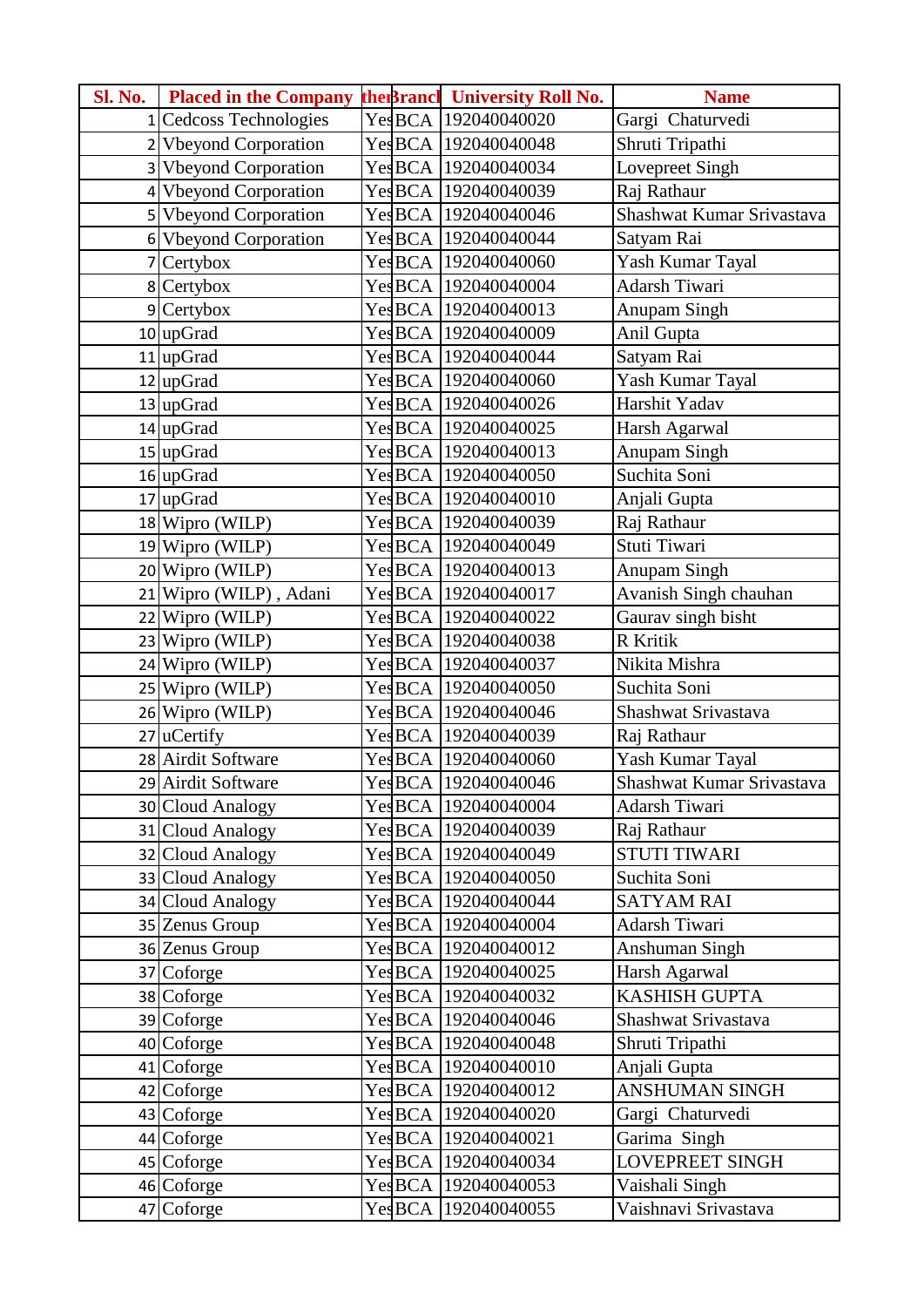| 48 Skolar                | YesBCA  | 192040040039        | Raj Rathaur           |
|--------------------------|---------|---------------------|-----------------------|
| 49 Skolar                | Yes BCA | 192040040044        | Satyam Rai            |
| 50 Skolar                | Yes BCA | 192040040046        | Shashwat Srivastava   |
| 51 Skolar                | YesBCA  | 192040040051        | Tanya Dwivedi         |
| 52 Skolar                | YesBCA  | 192040040021        | Garima Singh          |
| 53 Skolar and Adani      | Yes BCA | 192040040024        | Hardik Tiwari         |
| 54 Cloud Analogy         | YesBCA  | 192040040059        | Wasiq Mujtaba         |
| 55 Cloud Analogy         | Yes BCA | 192040040054        | Vaishnav Gupta        |
| 56 Knocial India Limited | Yes BCA | 192040040060        | Yash Kumar Tayal      |
| Adani Airport            | Yes BCA | 192040040060        | Avanish Singh chauhan |
| Adani Airport            | YesBCA  | 192040040060        | Hardik Tiwari         |
| Adani Airport            |         | YesBCA 192040040060 | Hritik Prakash        |
| Adani Airport            |         | YesBCA 192040040060 | Satyam Rai            |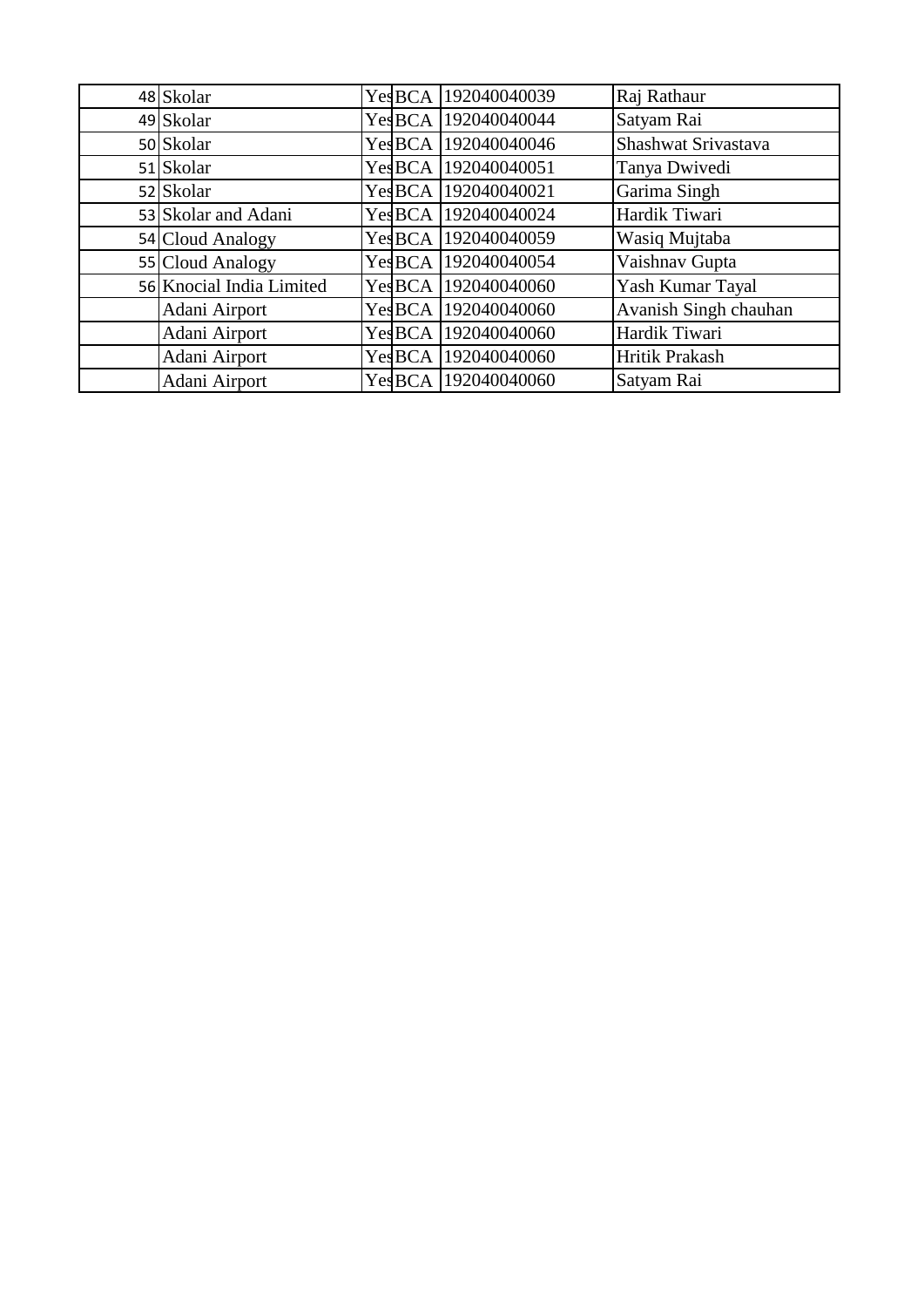| <b>Gender</b> | E-mail                             | <b>Mobile No.</b> | <b>Company Type</b>        | <b>CTC</b> |
|---------------|------------------------------------|-------------------|----------------------------|------------|
| Female        | Chaturvedigargi12@gmail.com        | 9119653481        | IT                         | 4.20 LPA   |
| Female        | shrutitriathi@gmail.com            | 9140676623        | IT-Recruiter               | 3.90 LPA   |
| Male          | shaggu345@gmail.com                | 9648562965        | IT-Recruiter               | 3.90 LPA   |
| Male          | raj682003@gmail.com                | 9670522567        | IT-Recruiter               | 3.90 LPA   |
| Male          | shashwatsrivastava185@gmail.com    | 8840056687        | IT-Recruiter               | 3.90 LPA   |
| Male          | getthefloor@gmail.com              | 6386746520        | IT-Recruiter               | 3.90 LPA   |
| Male          | yashtayal789@gmail.com             | 9415522547        | Marketing                  | 3.60 LPA   |
| Male          | adarshtiwari123321@gmail.com       | 8303204039        | Marketing                  | 3.60 LPA   |
| Male          | anupamsingh.official2001@gmail.com | 9415466730        | Marketing                  | 3.60 LPA   |
| Male          | ianilg68@gmail.com                 | +917985992554     | Marketing                  | 3.50 LPA   |
| Male          | getthefloor@gmail.com              | +916386746520     | Marketing                  | 3.50 LPA   |
| Male          | yashtayal789@gmail.com             | 9415522547        | Marketing                  | 3.50 LPA   |
| Male          | harshityadav56674@gmail.com        | 9411472734        | Marketing                  | 3.50 LPA   |
| Male          | agarwalharsh971@gmail.com          | 9415510020        | Marketing                  | 3.50 LPA   |
| Male          | anupamsingh.official2001@gmail.com | 9415466730        | Marketing                  | 3.50 LPA   |
| Female        | suchita4soni@gmail.com             | 7395006069        | Marketing                  | 3.50 LPA   |
| Female        | gsona2914@gmail.com                | 8881657792        | Marketing                  | 3.50 LPA   |
| Male          | raj682003@gmail.com                | 9670522567        | IT                         | 1.80 LPA   |
| Female        | stutitiwari376@gmail.com           | 8303281930        | IT                         | 1.80 LPA   |
| Male          | anupamsingh.official2001@gmail.com | 9415466730        | IT                         | 1.80 LPA   |
| Male          | 9451046998avi@gmail.com            | 6307650424        | IT                         | 1.80 LPA   |
| Male          | gysingh999@gmail.com               | 9335095171        | IT                         | 1.80 LPA   |
| Male          | cocjackson80@gmail.com             | 08318664194       | IT                         | 1.80 LPA   |
| Female        | nikitamishra2717@gmail.com         | 9305788346        | IT                         | 1.80 LPA   |
| Female        | suchita4soni@gmail.com             | 7395006069        | IT                         | 1.80 LPA   |
| Male          | shashwatsrivastava185@gmail.com    | 8840056687        | IT                         | 1.80 LPA   |
| Male          | raj682003@gmail.com                | 9670522567        | $\ensuremath{\mathsf{IT}}$ | 3.68 LPA   |
| Male          | yashtayal789@gmail.com             | 9415522547        | IT                         | 3.50 LPA   |
| Male          | shashwatsrivastava185@gmail.com    | 8840056687        | IT                         | 3.50 LPA   |
| Male          | adarshtiwari123321@gmail.com       | 8874075129        | IT                         | 3.00 LPA   |
| Male          | raj682003@gmail.com                | 9628331801        | IT                         | 3.00 LPA   |
| Female        | stuti13902@gmail.com               | 9451249687        | IT                         | 3.00 LPA   |
| Female        | suchita4soni@gmail.com             | 8738017696        | IT                         | 3.00 LPA   |
| Male          | getthefloor@gmail.com              | 9451313446        | IT                         | 3.00 LPA   |
| Male          | adarshtiwari123321@gmail.com       | 8874075129        | <b>CORE</b>                | 3.00 LPA   |
| Male          | anshumanrajput7227@gmail.com       | 9839857227        | <b>CORE</b>                | 3.00 LPA   |
| Male          | agarwalharsh971@gmail.com          | 7905267012        | IT                         | 2.85 LPA   |
| Female        | kashish.gupta728@gmail.com         | 8303754552        | IT                         | 2.85 LPA   |
| Male          | shashwatsrivastava185@gmail.com    | 8840056687        | IT                         | 2.85 LPA   |
| Female        | shrutitriathi@gmail.com            | 9140676623        | IT                         | 2.85 LPA   |
| Female        | gsona2914@gmail.com                | 8881657792        | IT                         | 2.85 LPA   |
| Male          | anshumanrajput7227@gmail.com       | 9839857227        | IT                         | 2.85 LPA   |
| Female        | chaturvedigargi12@gmail.com        | 9119653481        | IT                         | 2.85 LPA   |
| Female        | gariimasingh100@gmail.com          | 8840667449        | IT                         | 2.85 LPA   |
| Male          | iamlovepreet2728@gmail.com         | 9648562965        | IT                         | 2.85 LPA   |
| Female        | vaishali13022002@gmail.com         | 8303522934        | IT                         | 2.85 LPA   |
| Female        | anchalsri2019@gmail.com            | 9118630451        | IT                         | 2.85 LPA   |